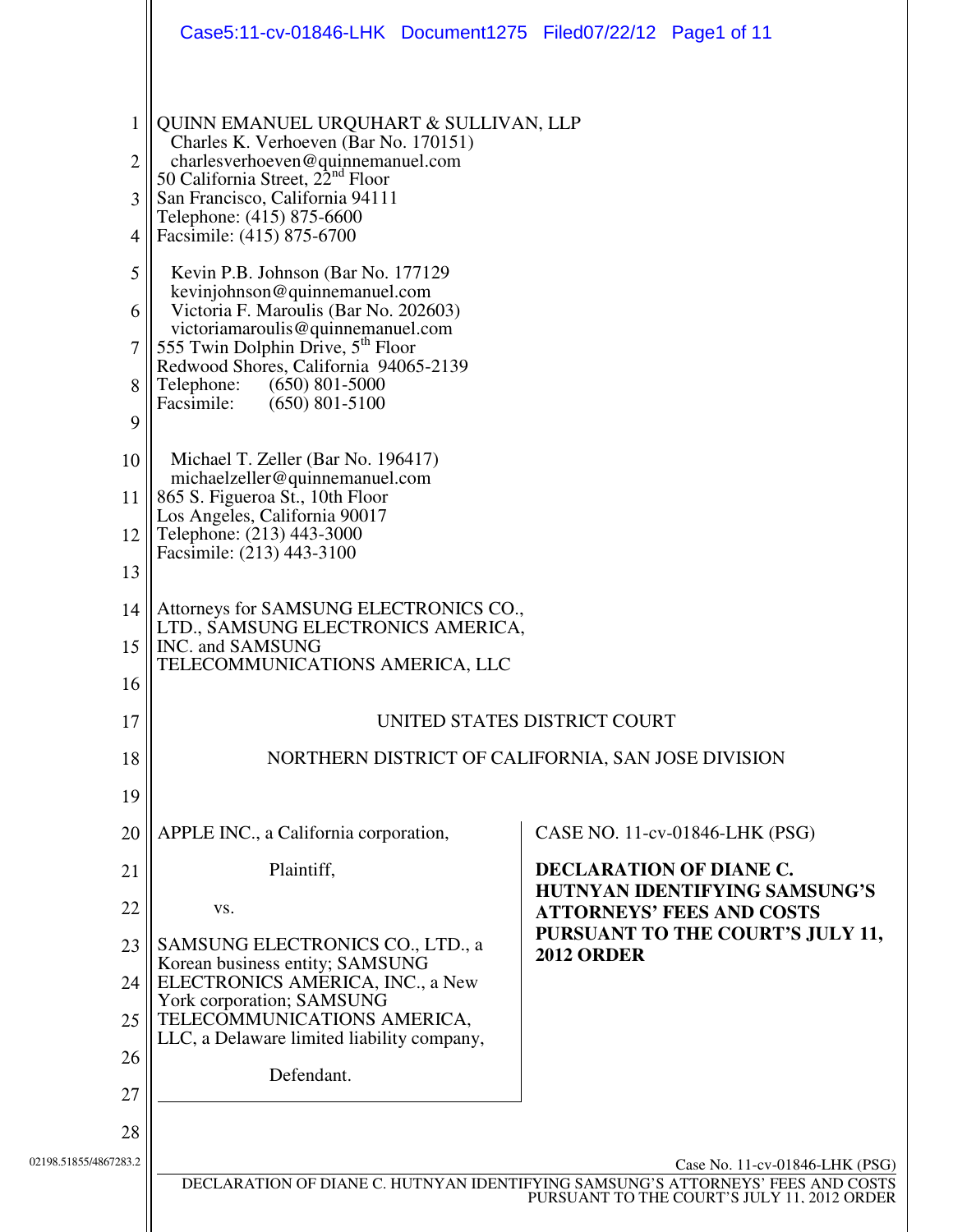1

I, Diane C. Hutnyan, declare as follows:

2 3 4 5 6 1. I am a member of the bar of the State of California and a partner at Quinn Emanuel Urquhart & Sullivan LLP, attorneys for Samsung Electronics Co., Ltd., Samsung Electronics America, Inc., and Samsung Telecommunications America, LLC (collectively, "Samsung"). I make this declaration of personal knowledge and could testify competently to the facts stated herein.

7 8 9 10 11 2. On July 11, 2012, this Court granted in part Samsung's Motion for Rule 37 Sanctions for Apple's Violation of December 22, 2011 Court Order, and it awarded Samsung its "requested fees and costs." (*See* Dkt. No. 1213 at 11.) The "requested fees and costs" are the "attorney's fees and costs Samsung incurred in connection with bringing the relevant motions." (*Id.* at 2, *citing* Samsung's Mot. to Enforce.) This declaration details those fees.

12

#### **I. INTRODUCTION**

13 14 15 16 17 18 19 3. On December 12, 2011, Samsung filed a motion to compel Apple to produce certain categories of documents and other discovery materials, one of which was deposition testimony from Apple employees taken in cases in which the same patented technology or same products were at issue. (Dkt. 487 at 2.) This motion resulted in the Court's December 22, 2011 Order, which required Apple to produce all its employee deposition transcripts that had a "technological nexus" to this action by January 15, 2012. (Dkt. 536 at 5, hereinafter "December 22 Order.")

20 21 22 23 24 25 4. Apple did not comply with the Court's December 22 Order and, after an unsuccessful meet and confer process, Samsung filed a motion on March 6, 2012 to enforce the Court's December 22 Order with respect to the production of Apple employee deposition transcripts. (Dkt. 782.) The Court granted Samsung's motion to enforce on April 12, 2012, finding that Samsung was prejudiced by Apple's failure to produce all responsive deposition transcripts in a timely manner. (Dkt. No. 867 at 10.)

26 27 28  $\text{Case No. 11-cv-01846-LHK (PSG)}$ 5. Apple subsequently produced 283 partial and complete employee deposition transcripts, which amounted to over 34,000 pages of deposition testimony. Samsung's counsel's review of those transcripts revealed that Apple had withheld numerous inventor transcripts and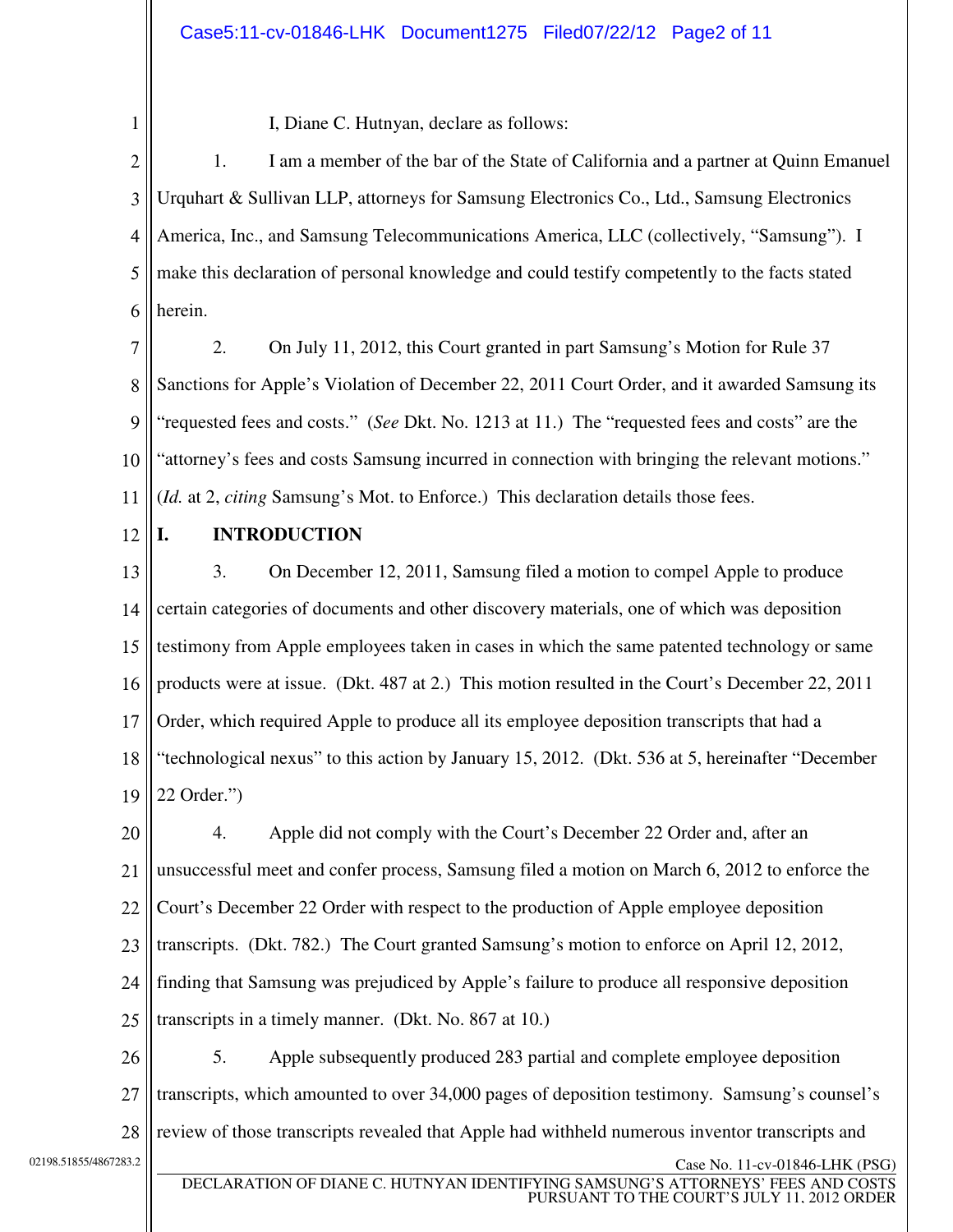#### Case5:11-cv-01846-LHK Document1275 Filed07/22/12 Page3 of 11

1 2 3 4 more than 240 other relevant transcripts. Apple had also withheld from production, and had refused to deem produced – throughout the entire discovery period – deposition testimony taken from Apple inventors and employees in the 796 Investigation, which involved design patents closely related to those asserted by Apple in the present suit.

5 6 7 8 9 10 6. Based on Apple's belated production of hundreds of transcripts, Samsung brought a motion for Rule 37 Sanctions for Apple's Violation of the December 22, 2011 Court Order on the grounds that Apple's failure to produce those transcripts was both willful and prejudicial to Samsung. (Dkt. 968.) Samsung sought sanctions against Apple in the form of, *inter alia*, payment of its attorneys' fees and expenses it has incurred (and will incur) arising out of Apple's violations. (*Id.* at 1-2.) Specifically, Samsung sought fees and expenses incurred in connection with:

11 12 13 14 15 16 17 18 19 20 (a) Samsung's Motion to Compel that resulted in the December 22, 2011 Order to the extent it related to production of the Apple employee deposition transcripts at issue; (b) Samsung's analysis of Apple's compliance with the December 22, 2011 Order, including Samsung's review of the documents that Apple produced from December 22 through the present, and Samsung's efforts to redress Apple's noncompliance with that Order through correspondence and meeting and conferring; (c) Samsung's Motion to Compel Production of Materials From Related Proceedings and to Enforce the December 22 Order, to the extent it related to enforcement of the December 22 Order requiring production of the Apple employee deposition transcripts at issue; and

21 22 (d) Samsung's fees and expenses in connection with Samsung's Motion for Rule 37 Sanctions for Apple's Violation of the December 22 Order. (See id. at 2.)

23 24 7. The Court granted Samsung's Motion for Rule 37 sanctions and awarded Samsung "its requested fees and costs." (See Dkt. No. 1213 at 11.)

27 28

25

26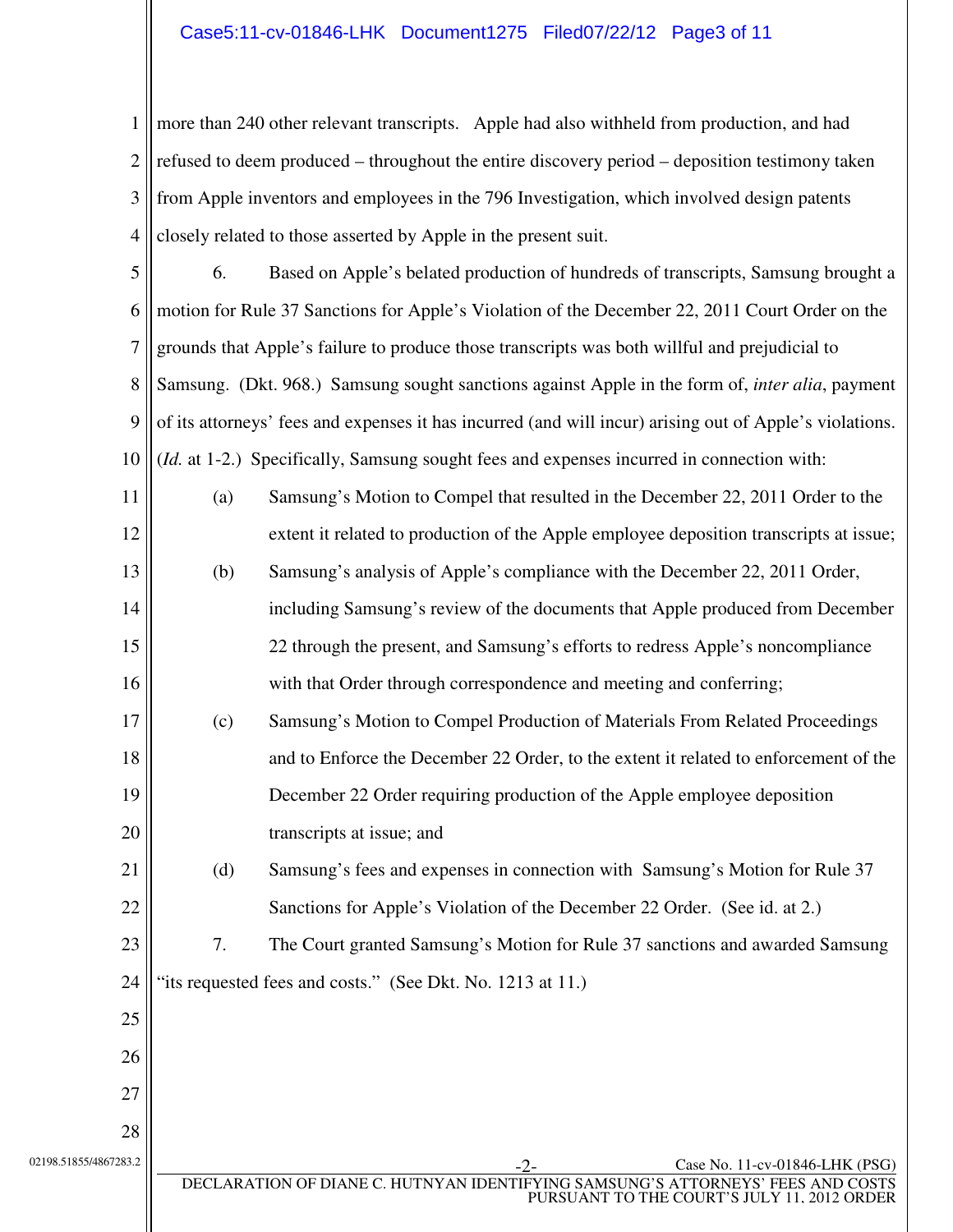1

2

## **II. THE MOTION TO COMPEL THAT RESULTED IN THE DECEMBER 22 ORDER REQUIRING THE PRODUCTION OF THE TRANSCRIPTS AT ISSUE**

3 4 5 6 8. In early October, 2011, Samsung requested that Apple produce the deposition transcripts of its employees in other cases. We wrote several meet and confer letters, and had 7 meet and confer calls with Apple to try to resolve this issue without the involvement of the Court. 9. Unable to reach agreement, we prepared the motion to compel that was granted on

7 8 9 December 22, 2011. I managed this work. Associates Scott Hall, Marissa Ducca, Alex Hu, and Joby Martin and I were principally involved in preparing for and conducting these meet and confer efforts and in preparing the motion to compel.

10 11 12 13 14 15 10. At least 12 attorney hours were spent on meet and confer efforts concerning this issue, including analysis of Apple's production, legal research, preparation of meet and confer letters, and meeting and conferring with Apple's outside counsel. At least 10 attorney hours were spent preparing and filing the portion of the motion relating to this issue, including the supporting declaration and exhibits. An additional hour was spent by Victoria Maroulis to prepare and argue this aspect of the motion at the hearing.

16 17 18 11. Samsung incurred \$11,885 in fees in connection with the portion of its motion pertaining to the employee deposition transcripts. Although Samsung also incurred costs as a result of having to file its motion, no costs are included in this request.

19 20 21 12. Attached hereto as Exhibit 1 is a true and accurate chart prepared by individuals working under my direction that reflects the hours worked by each of the above individuals in connection with this portion of Samsung's motion to compel.

#### 22 23 **III. SAMSUNG'S MOTION TO ENFORCE THE DECEMBER 22, 2011 COURT ORDER**

24 25 26 27 28 13. After the Court's January 15, 2012 deadline for Apple to produce the transcripts had passed, I directed a search through Apple's production to see if all responsive materials had been produced. Several contract attorneys were involved that search, which took more than 10 hours to complete. We were able to locate only a small number of responsive deposition transcripts, none of which had been produced after the Court's December 22 Order.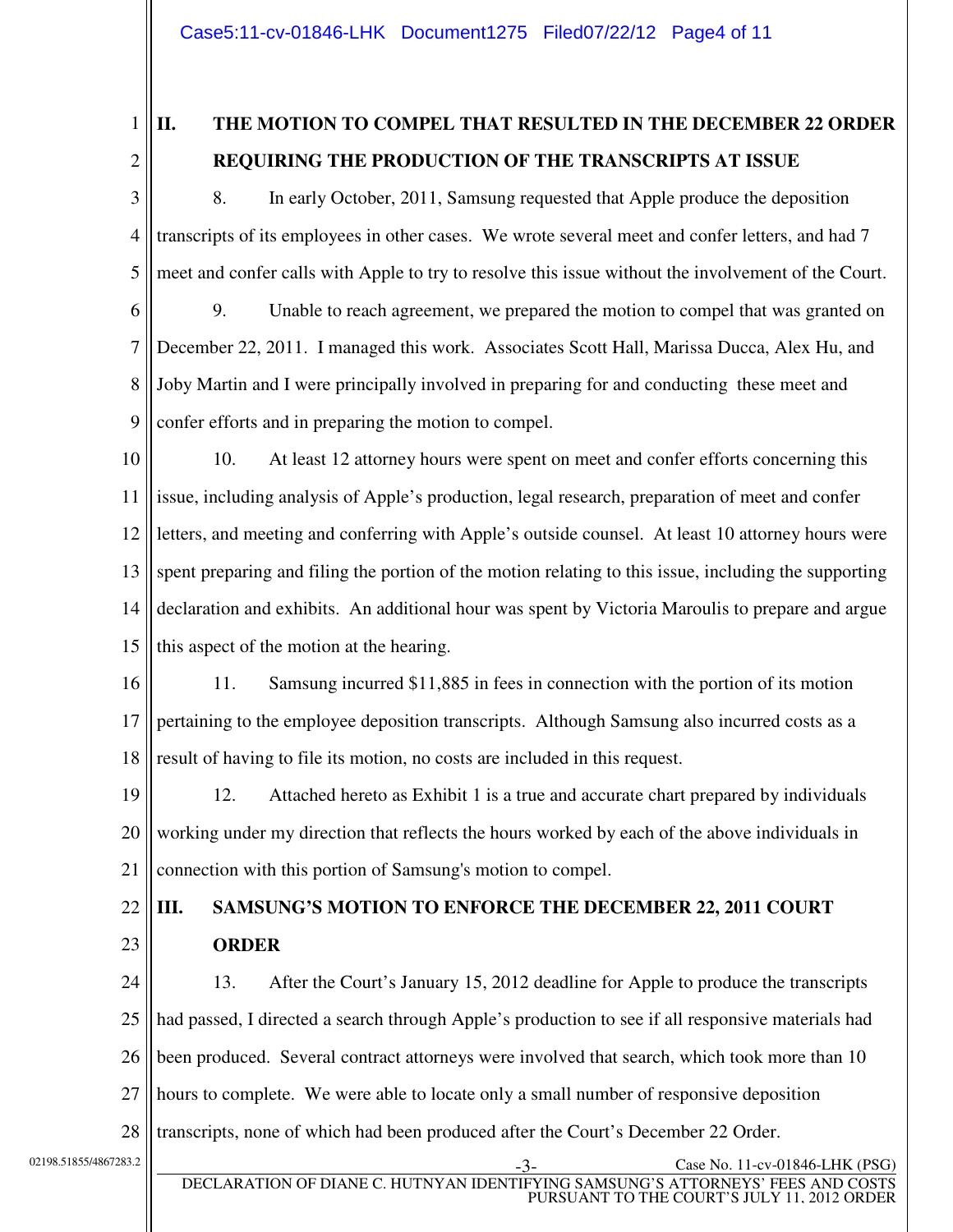1 2 3 4 5 6 7 8 14. During February and March 2012, we made significant efforts to avoid motion practice by meeting and conferring with Apple in an effort to obtain its compliance with the Court's December 22 order. Although it had agreed to produce all deposition transcripts from cases meeting its requested "technological nexus" standard, Apple's counsel refused to provide any information that would facilitate the discussions. For example, although the Court order had contemplated Apple's assistance with identifying cases with a "technological nexus" to this one, Apple refused to identify a single case and, at one point, affirmed the supposed accuracy of a list of cases that it knew to be incomplete.

9 10 11 12 13 14 15 16 15. As a result, my team had to conduct research to determine which cases fell within the scope of the Court's order, and determine the scope of Apple's violation. Through these efforts, Quinn Emanuel attorneys Todd Briggs, Alex Hu, and I identified nine cases bearing a "technological nexus" to this action. We wrote several letters to Apple and discussed this issue in the lead counsel meet and confer on February 6, 2012 in an attempt to obtain Apple's cooperation in identifying these cases and bringing itself into compliance, all to no avail. We spent more than 22 attorney hours on this issue, preparing correspondence and discussing at the lead counsel meet and confer, and most of this work was also necessary for the preparation of the Motion to Enforce.

17 18 19 20 21 22 23 16. Marc Becker was primarily responsible for preparing the Motion to Enforce, but associates Kara Borden and James Ward assisted with the analysis and drafting of the motion, as well as the preparation of the supporting declarations and exhibits. Associates Brad Goldberg, Curran Walker and I were primarily responsible for the reply brief. I managed all of the work for both briefs and argued the motion. Curran Walker and I were primarily responsible for preparing my argument at the hearing. More than 130 attorney hours were spent on preparation of the motion, reply and supporting materials and in preparing for the hearing.

24 25 26 27 17. Samsung incurred \$104,519 in connection with the Motion to Enforce the December 22 Order. Although Samsung also incurred costs as a result of having to file its motion, no costs are included in this request. The time spent by contract attorneys ascertaining the status of Apple's production was not included in this request either.

28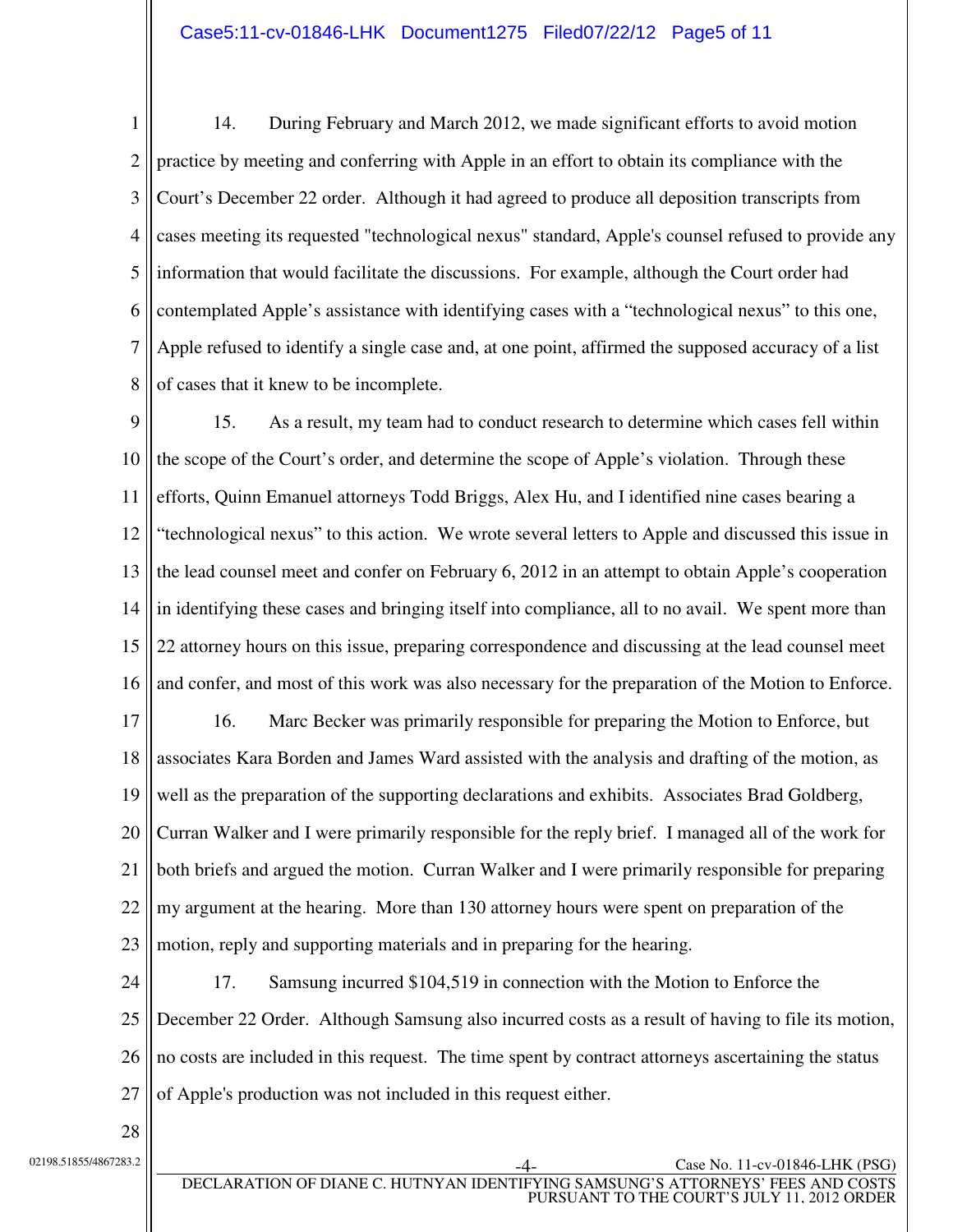Case5:11-cv-01846-LHK Document1275 Filed07/22/12 Page6 of 11

1 2 3 18. The second chart in Exhibit 1 is a true and accurate chart prepared by individuals working under my direction that reflects hours worked by each of the above individuals in support of Samsung's motion to enforce.

4

## **IV. SAMSUNG'S MOTION FOR RULE 37 SANCTIONS FOR APPLE'S VIOLATION OF DECEMBER 22, 2011 COURT ORDER**

5 6

7

9

8 19. Following this Court's April 12 Order granting Samsung's Motion to Enforce, Apple produced (or deemed produced) more than 34,000 pages of Apple employee deposition transcripts from ten different cases with a technological nexus, including two cases Apple had never previously identified as having a technological nexus.

10 11 12 13 14 15 16 17 18 19 20 20. Samsung filed a Motion for Rule 37 Sanctions. Associates Curran Walker, Kara Borden, James Ward, and I were principally involved preparing the Motion for Rule 37 Sanctions and corresponding reply, as well as preparing the response to Apple's post-hearing supplemental brief (Dkt. 1119). Several contract attorneys also assisted in analyzing Apple's new production in support of the motion. My partner, Marc Becker, also worked on the motion for sanctions and reply brief. Associate Alex Hu assisted by identifying and preparing exhibits to support the motion. I managed all their work. Associate Curran Walker and I were primarily responsible for preparing for the hearing, with the support of several contract attorneys who pulled together the information supporting the factual metrics used in the argument. More than 262 attorney hours were spent on preparation of the motion, reply and supporting materials and in preparing for the hearing.

21 22 23 24 25 21. Samsung incurred \$141,796.50 in connection with the Motion for Rule 37 Sanctions for Apple's violation of the December 2011 Order. Although Samsung also incurred costs as a result of having to file its motion, no costs are included in this request. Only a small portion of the relevant contract attorney time is being charged, to ensure that all time claimed relates directly to the preparation of these three briefs and preparation for the hearing.

26 27 28 22. The third chart in Exhibit 1 is a true and accurate chart prepared by individuals working under my direction that reflects hours worked by each of the above individuals in support of Samsung's motion for sanctions. The total amount of fees claimed is \$258,200.50.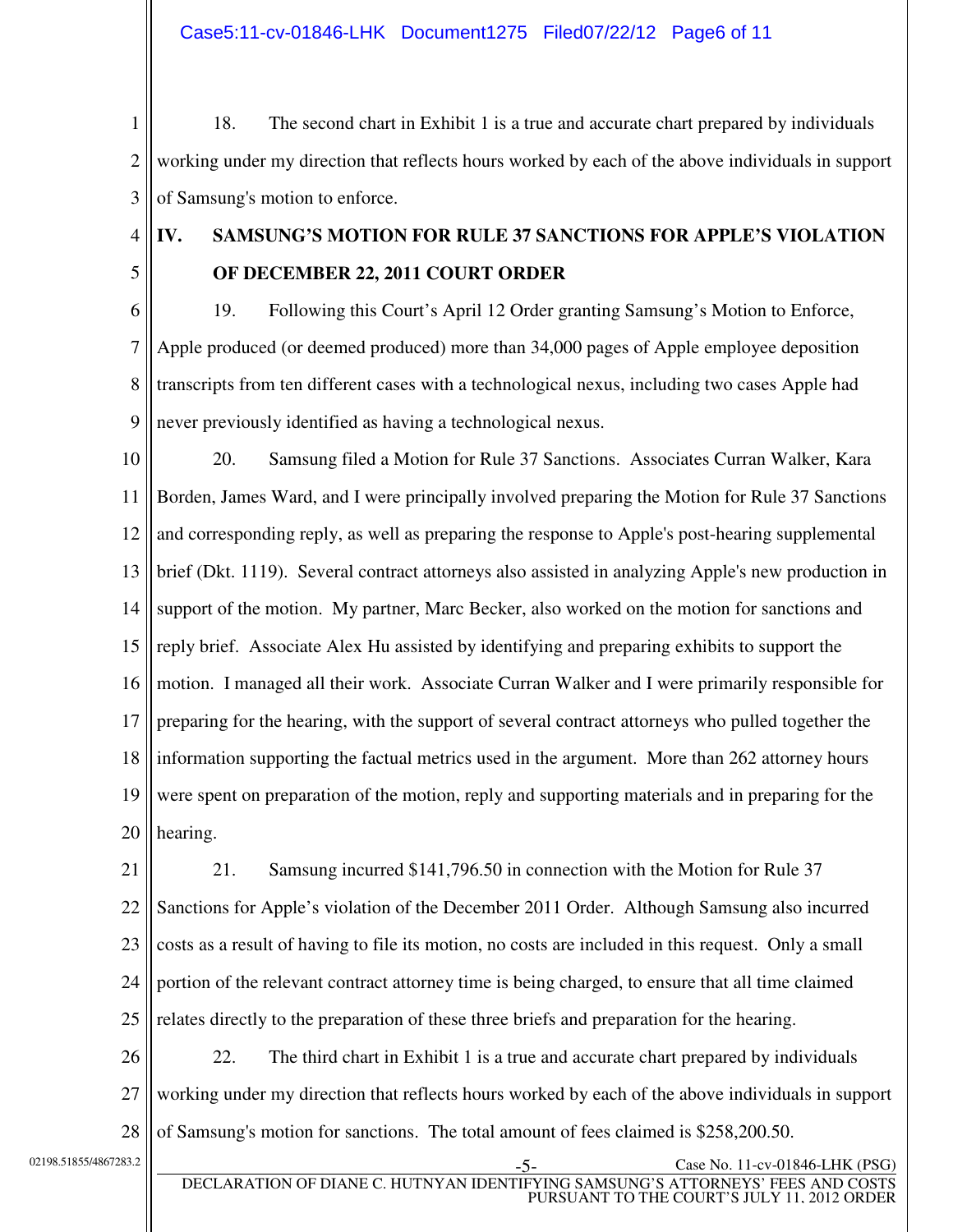1

2

3

4

5

6

7

8

9

# **V. THE TOTAL AMOUNT OF TIME CLAIMED IN CONNECTION WITH SAMSUNG'S MOTION TO COMPEL, MOTION TO ENFORCE AND MOTION FOR RULE 37 SANCTIONS IS REASONABLE**

- 23. Considerable effort was required to develop and file the motions described in this declaration. Apple multiplied costs associated with these motions by refusing to meet and confer in good faith, for example, refusing to cooperate in identifying which of its cases have a technological nexus with the instant matter, or even in confirming its own production. Much of the information about Apple's actions in connection with the deposition transcripts were only revealed in oppositions filed in response to Samsung's motions.
- 10

11

12

13

24. As is well documented in the Court's April 12 and July 11 Orders, Apple not only "read self-serving limitations" into the Court's December 22 Order to avoid production, but also argued these same limitations in response to both the motion to enforce and motion for sanctions, unnecessarily multiplying the costs associated with these motions.

14 15 16 17 18 25. In addition, Apple's refusal to permit Samsung use of its employee deposition transcripts from the 796 Investigation made it necessary for Samsung to request leave to file those transcripts *in camera* rather than being able to file them under seal under the operative protective order in this case.Samsung is not requesting reimbursement for the costs associated with preparing that request.

19 20 21 22 23 24 25 26. Nor has Samsung claimed the costs it incurred as a direct result of Apple's successful concealment of relevant facts and sworn testimony of its employees throughout the pendency of discovery and in blatant violation of the Court's December 22 Order. The Court's April 12 Order granting five additional depositions for a total of ten hours was issued before Apple revealed the comprehensive scope of its noncompliance and thus did not address the prejudice caused by Apple's willful violation.

26 27 27. Samsung incurred significant fees in addition to the fees detailed in this motion. Samsung is not seeking reimbursement for most of the contract attorney time, or for the time of senior partners who reviewed and edited the briefs, or for paralegal time incurred. Also, the hours

28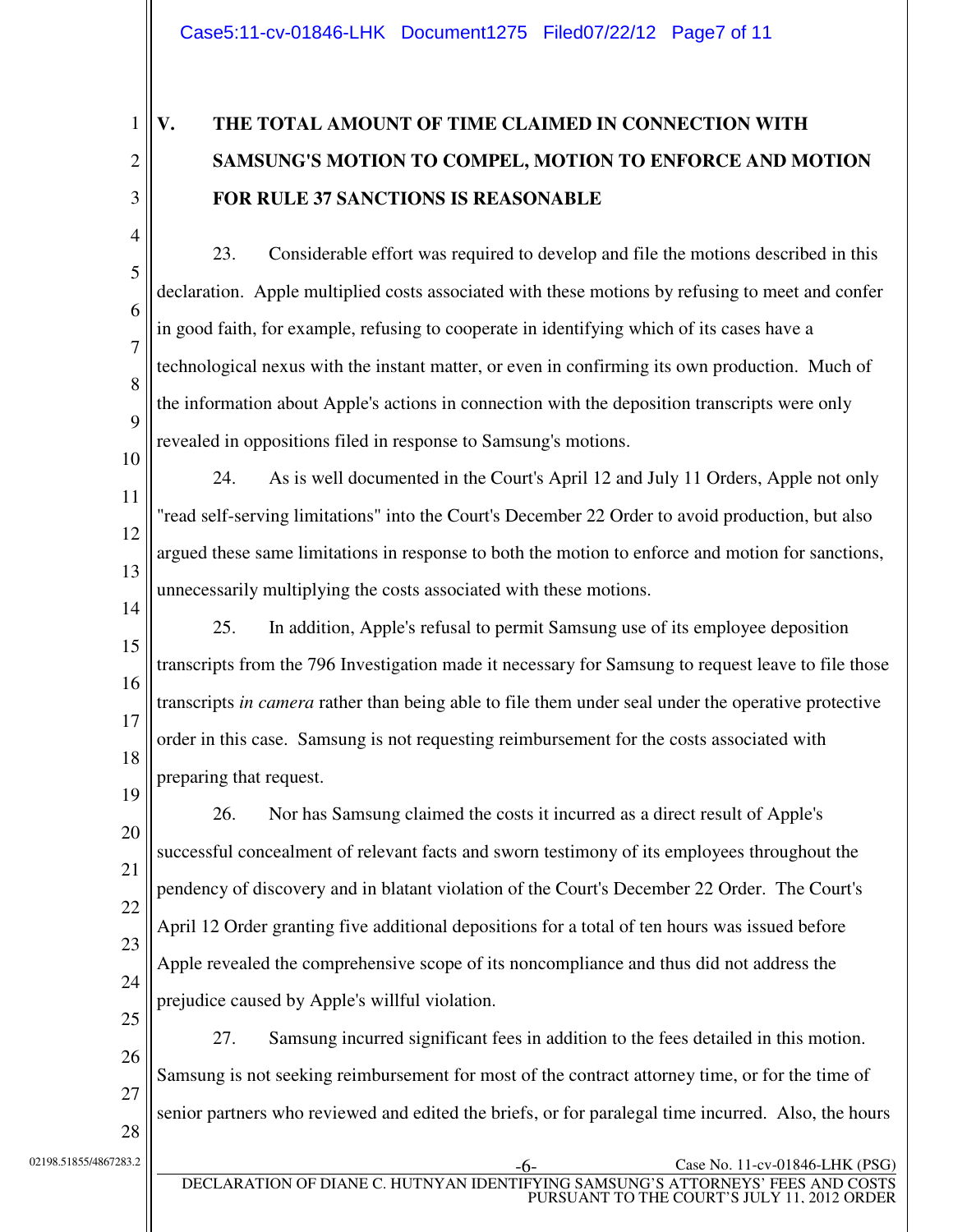1 2 3 that are claimed herein are limited to those that I was able to ascertain with reasonable precision were specifically directed to the work for which reimbursement was requested by Samsung in its motion for sanctions, and granted by the Court in its July 11, 2012 Order.

4 5

## **VI. THE RATES CHARGED IN CONNECTION BY QUINN EMANUEL ARE CONSISTENT WITH PREVAILING INDUSTRY RATES**

6

#### **A. Quinn Emanuel Attorneys**

7 8 9 10 11 12 28. **Diane Hutnyan**. I received a JD/MBA from Stanford in 1997 and have been a partner at Quinn Emanuel for more than nine years. My practice focuses on intellectual property litigation, including patent, copyright and trade secret cases. I supervised the associates working on all of the above-mentioned discovery motions, as well as assisted in drafting these motions and preparing for their hearings. I argued Samsung's Motion to Enforce the Court's December 22 Order, as well as Samsung's Motion for Rule 37 Sanctions.

13

14 15 16 29. **Victoria Maroulis**. Ms. Maroulis has been a partner at Quinn Emanuel for over nine years as well. She graduated from Yale Law School in 1995. She is the co-chair of the firm's National Life Science Practice, and her practice primarily focuses on intellectual property litigation. She argued the motion that led to the December 22 Order.

17 18 19 20 21 22 30. **Todd Briggs**. Mr. Briggs is a partner at Quinn Emanuel, and is registered to practice before the United States Patent and Trademark Office. His practice focuses on patent infringement and other intellectual property cases, and he has litigated cases throughout the United States relating to a wide variety of technologies including microprocessors, memory devices, and wireless communications. Mr. Briggs assisted with the preparation of Samsung's motion to enforce, as described above.

23 24 25 26 27 31. **Marc Becker**. Mr. Becker is a partner at Quinn Emanuel, and practices law in both the UK and the US. He graduated from Boalt Hall School of Law in 1988. He has extensive experience litigating intellectual property disputes, including patent, copyright, trademark, and trade secret matters. Mr. Becker was primarily responsible for Samsung's Motion to Enforce, and also assisted with preparation of Samsung's Motion for Sanctions.

28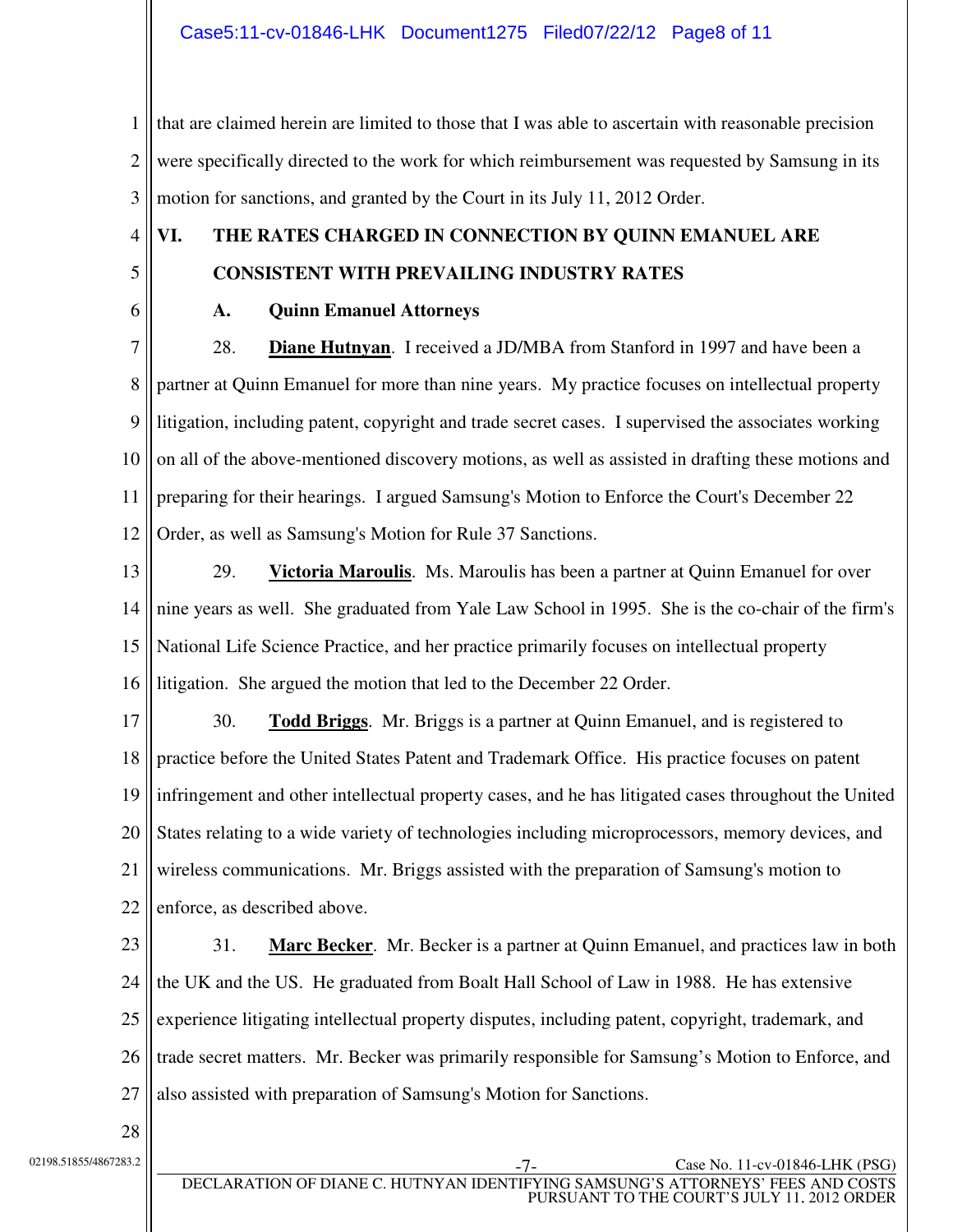Case5:11-cv-01846-LHK Document1275 Filed07/22/12 Page9 of 11

1 2 3 32. **Melissa Dalziel**. Ms. Dalziel has worked at Quinn Emanuel for seven years. She supervised the analysis of Apple's production of deposition transcripts in connection with Samsung's Motion to Enforce.

4 5 6 7 33. **Curran Walker**. Mr. Walker has been an associate at Quinn Emanuel's Los Angele office for over five years, and his practice focuses on intellectual property litigation. He helped draft Samsung's Motion to Compel and to Enforce, as well as Samsung's Motion for Rule 37 Sanctions. He also helped prepare for the hearings on these motions.

8 9 10 11 34. **Scott Hall.** Mr. Hall has been an associate at Quinn Emanuel since completing a federal clerkship in 2005 for the Hon. William Schwarzer in the Northern District of California. His practice is focused on intellectual property litigation. He assisted with the preparation of the motion that led to the December 22 Order.

12 13 14 35. **Marissa Ducca**. Ms. Ducca is an associate in the Washington, D.C. office of Quinn Emanuel. She participated in telephonic meet and confer efforts with Apple's counsel, and helped draft, review, and revise the motion leading to the December 22 Order.

15 16 17 36. **Kara Borden**. Ms. Borden is an associate in the Los Angeles office of Quinn Emanuel. She worked on both Samsung's Motion to Enforce and Samsung's Motion for Rule 37 Sanctions.

18 19 37. **Alex Hu.** Mr. Hu is an associate in the Los Angeles office of Quinn Emanuel. He performed numerous tasks in connection with all of the motions described herein.

20 21 22 38. **Joby Martin**. Mr. Martin is an associate in the San Francisco office of Quinn Emanuel. He helped draft and review the declaration supporting the motion that led to the December 22 Order.

23 24 25 39. **James Ward**. Mr. Ward is an associate in the Chicago office of Quinn Emanuel. He assisted with researching, drafting and filing Samsung's Motion to Enforce and Samsung's Motion for Rule 37 Sanctions.

26 27 28 40. **Brad Goldberg**. Mr. Goldberg is a former associate in the Los Angeles office of Quinn Emanuel. He assisted with the drafting of Samsung's reply brief in support of its Motion to Enforce.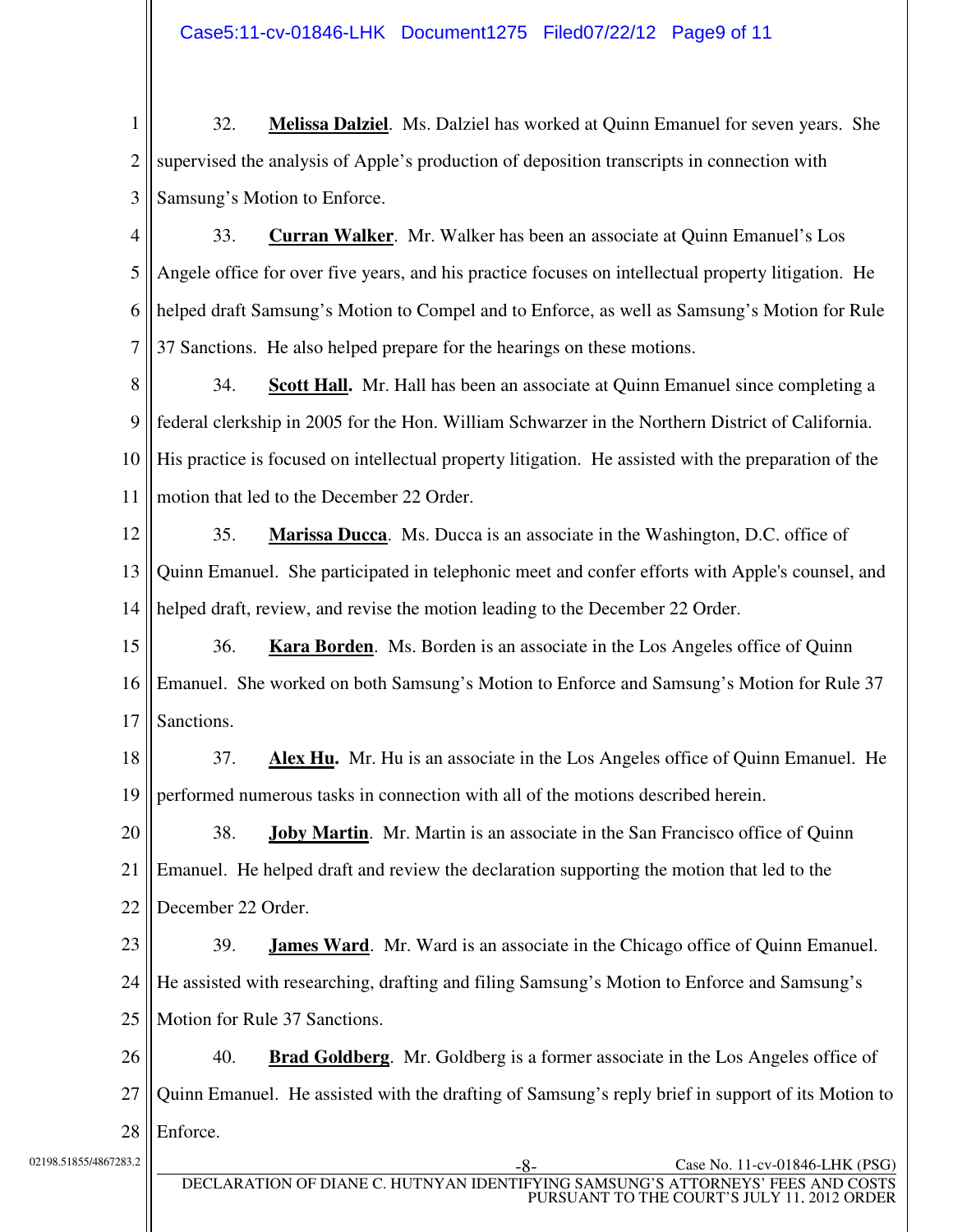### **B. Comparable Rates**

| $\mathbf{2}$          | 41.<br>Quinn Emanuel's hourly rates for Samsung are consistent with prevailing market                                                                                   |  |
|-----------------------|-------------------------------------------------------------------------------------------------------------------------------------------------------------------------|--|
| 3                     | rates for attorneys of similar skill and expertise. As shown in the 2011 National Law Journal                                                                           |  |
| $\overline{4}$        | survey of billing rates across the nation, the hourly rates of these Quinn Emanuel attorneys are                                                                        |  |
| 5                     | consistent with the hourly rates at large law firms in large metropolitan areas.                                                                                        |  |
| 6                     | 42.<br>Quinn Emanuel's rates are comparable to the rates charged by Apple's outside                                                                                     |  |
| $\overline{7}$        | counsel, Morrison & Foerster, based on the Declaration of Jason Bartlett in Support of Apple's                                                                          |  |
| 8                     | Petition for Attorneys' Fees Pursuant to the Court's April 23 Order. (See Dkt. No. 906.)                                                                                |  |
| 9                     | 43.<br>As set forth in Exhibit 1, the median billing rate for partners who worked on these                                                                              |  |
| 10                    | motions is \$821. The median rate for associates who worked on these motions is \$448. These                                                                            |  |
| 11                    | numbers are consistent with the numbers Morrison & Foerster provided in support of Apple's                                                                              |  |
| 12                    | Petition for Attorney's Fees. (Dkt. 906 at 6.)                                                                                                                          |  |
| 13                    | 44.<br>I declare under penalty of perjury under the laws of the United States of America                                                                                |  |
| 14                    | that the foregoing is true and correct.                                                                                                                                 |  |
| 15                    | 45.<br>Executed July 22, 2012, at Los Angeles, California.                                                                                                              |  |
| 16                    |                                                                                                                                                                         |  |
|                       |                                                                                                                                                                         |  |
| 17                    | /s/ Diane C. Hutnyan                                                                                                                                                    |  |
| 18                    | Diane C. Hutnyan                                                                                                                                                        |  |
| 19                    |                                                                                                                                                                         |  |
| 20                    |                                                                                                                                                                         |  |
| 21                    |                                                                                                                                                                         |  |
| 22                    |                                                                                                                                                                         |  |
| 23                    |                                                                                                                                                                         |  |
| 24                    |                                                                                                                                                                         |  |
| 25                    |                                                                                                                                                                         |  |
| 26                    |                                                                                                                                                                         |  |
| 27                    |                                                                                                                                                                         |  |
| 28                    |                                                                                                                                                                         |  |
| 02198.51855/4867283.2 | Case No. 11-cv-01846-LHK (PSG)<br>-9.<br>DECLARATION OF DIANE C. HUTNYAN IDENTIFYING SAMSUNG'S ATTORNEYS' FEES AND COSTS<br>PURSUANT TO THE COURT'S JULY 11, 2012 ORDER |  |